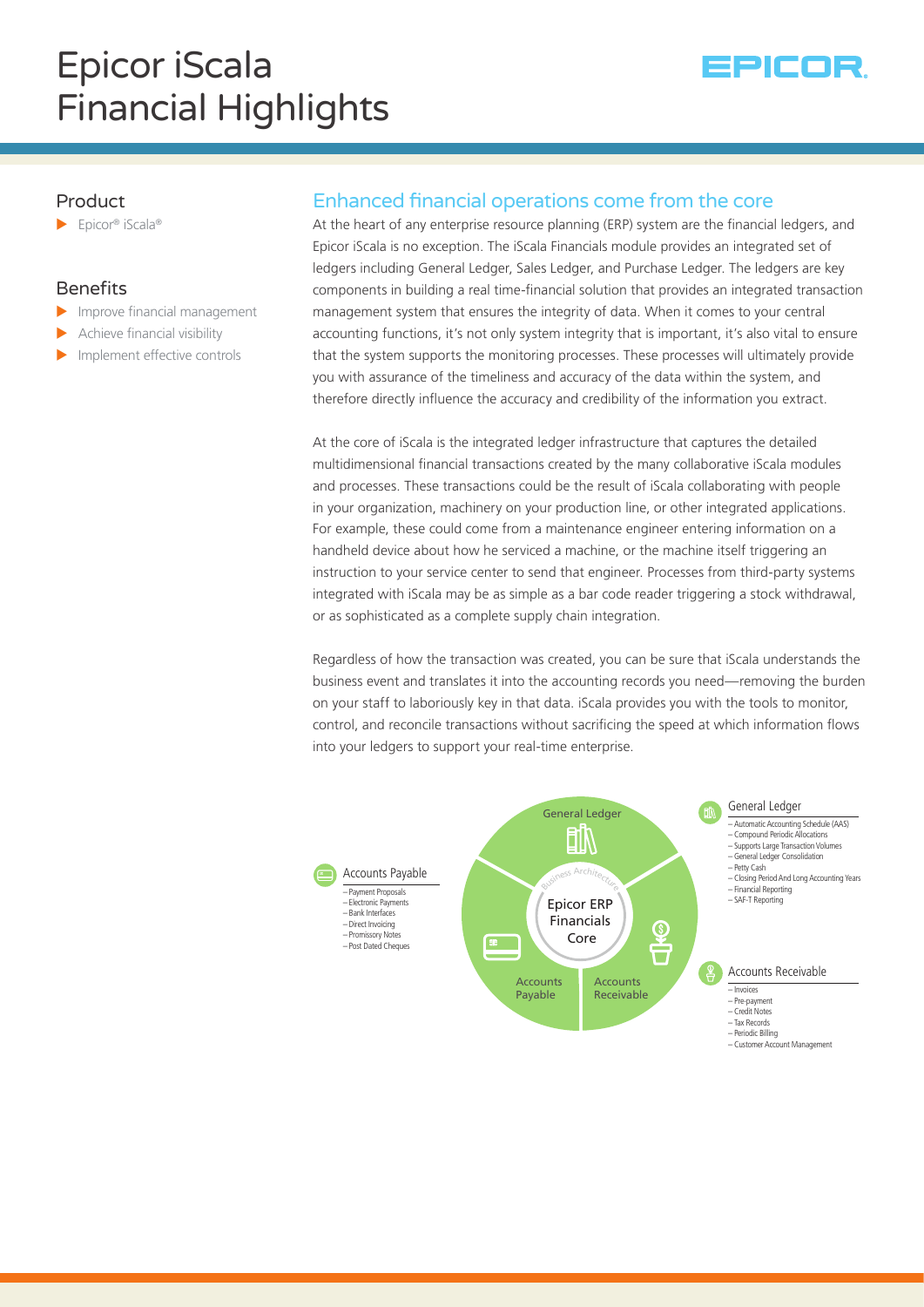### General Ledger

The General Ledger provides the accounting controls and system security necessary to help ensure the integrity of your company's financial data. It processes and posts all accounting transactions created throughout the Epicor applications, as well as entries made directly within the ledger. The information and controls that flow from the General Ledger system enable an organization to operate efficiently, comply with fiscal regulations, underpin strong corporate governance, and drive enterprise performance.

It may be a simple chart of accounts or a sophisticated multidimensional structure supporting advanced budgeting and internal monitoring. Actual, budget, and simulated information can be maintained in any currency and reported across accounting periods and financial years. The General Ledger includes support for currency triangulation, currency revaluations (with realized and unrealized gains and losses), reporting, bank reconciliation, compound and automatic allocation of transactions over multiple accounts, dimensions, and periods.

General Ledger functionality includes: **Automatic Accounting Schedule (AAS)**—for all but the simplest of account structures it would be very time-consuming to manually enter the account and other dimensions details needed to post every transaction from sub-ledgers (e.g., Sales Ledger, Purchase Ledger, etc.) to the General Ledger. The AAS tools automate the posting of transactions using simple or complex accounting mapping based on the source of the transaction

and other business rules. For example, you can configure your accounting rules based on customers, suppliers, stock, VAT, currency, etc.

**Compound Periodic Allocations** are managed as standard with iScala with automation for multi-period, crossdimensional, and account posting without the need to maintain separate spreadsheets or expensive add-on solutions. This ensures you can effectively manage situations where not all accounting transactions should be posted to the same accounting period. For example, some bills, like rent, may relate to many accounting periods and some revenue may need accruing across the life of a project. The iScala powerful Compound Period Allocation tool is a standard functionality of iScala Financials.

**Supporting Large Transaction Volumes**  is important as any General Ledger needs to store or reference a full year of accounting transactions. However, so much data can be a challenge to easily understand. The iScala General Ledger includes tools that help you avoid suffering data overload—including reporting levels, automatic transaction compression, etc. For organizations running iScala Enterprise Server, there are additional capabilities to support up to one thousand times more records per accounting year. Such a volume of data may be needed for regional headquarters or large trading entities.

**General Ledger Consolidation**—both Periodic and Continuous—helps when one accounting transaction needs to be represented in multiple books. These can include local accounts, management accounts (that may use different accounting policies), and regional accounts (that may be in a different currency).

iScala Consolidation facilitates the transfer of financial transactions stored in the General Ledger from one or more iScala companies to one or more iScala companies. You can configure your iScala solution to transfer transactions either continuously in the background or at the end of accounting periods. This makes it very efficient for you to report according to both fiscal and internal standards, and significantly reduces the cost and time of dual reporting.

**Petty Cash** is still commonly used by many offices to pay for incidental costs and small expenses, and is often maintained on an imprest system where any invoices are paid back into the petty cash float to ensure funds remain for the future. iScala Financials includes support for petty cash accounting.

**Financial Reporting** is critical to any finance department, and iScala includes many standard financial reports to simplify local activity and help accelerate international deployments. In addition, the Financial Report Generator helps you create locally required fiscal reports. Crystal™, Microsoft SQL™ Server Reporting Services, iScala Query Designer, and other tools can also be used to further assist with financial reporting.

#### **Standard Audit File for Taxation**

**(SAF-T)** is an increasing requirement to deliver XML-based standard format for reporting transactions with a potential tax impact to local tax authorities. SAF-T reporting capabilities span many types of transactions to meet country-specific SAF-T requirements. The iScala functionality supports SAF-T using information from General Ledger and financial statements, source documents (e.g., invoices, credit notes, journals, etc.), subsidiary ledgers (e.g., Sales Ledger, Purchase Ledger), data journals from accumulated records (e.g., sales order history), standing data held in master files (e.g., product master files), and other accounting and non-accounting data.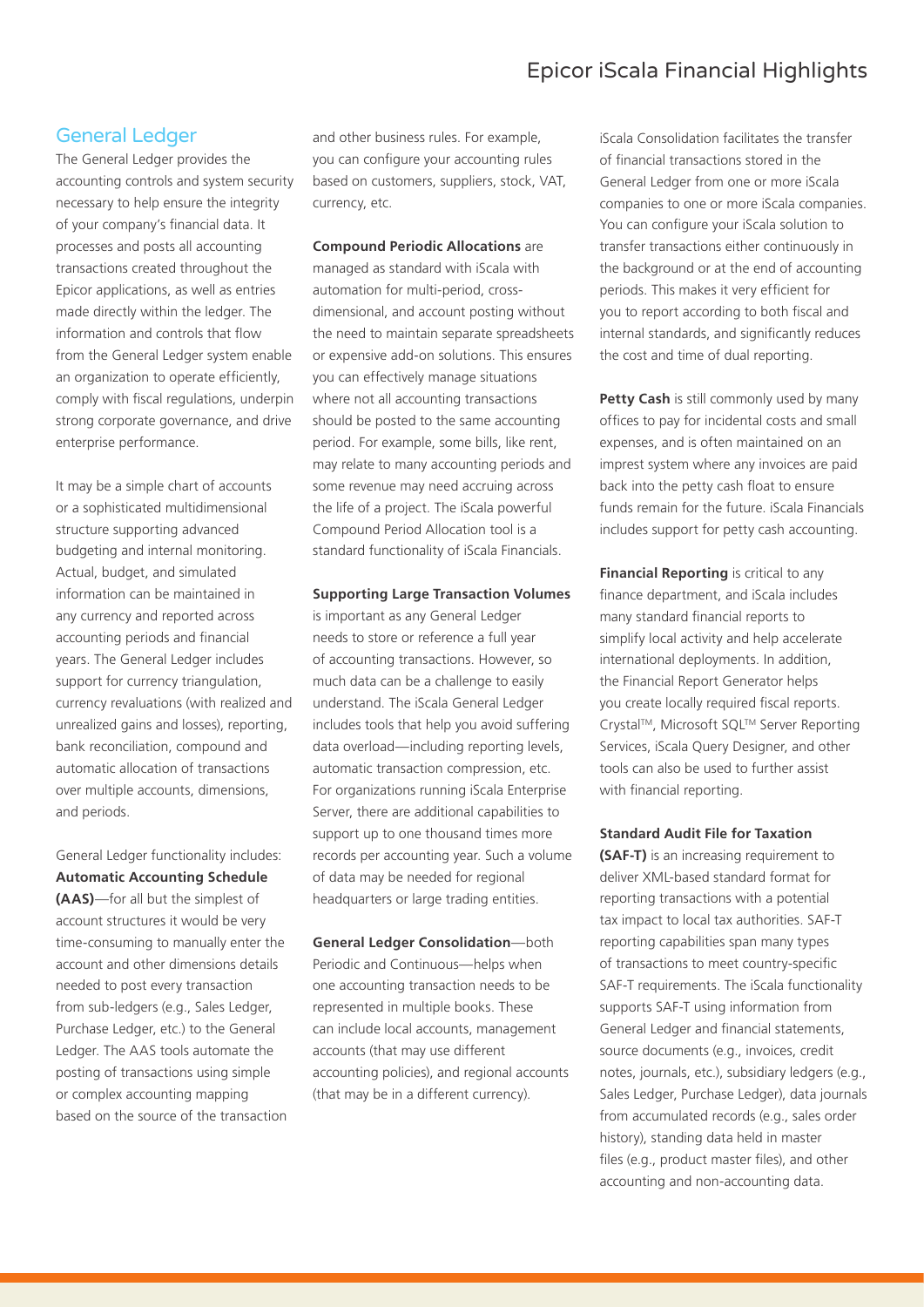#### **Closing period and long accounting**

**years** flexibility is important, as many businesses need to post auditing and corrective transactions to the financial records after the end of a financial year. Most desire to separate such transactions from those entered during the financial year generated as part of normal business activities, and the most common way to do this is to create a separate account period known as the ''closing period'' or "13th period." iScala supports eighteen financial periods, allowing companies additional flexibility to support either multiple closing periods or longer accounting years.

### Accounts Receivable

**iScala Accounts Receivable** is used to record information about invoices, pre-payments, credit notes, and VAT records issued to customers. It also provides you with comprehensive sales statistics and reporting, including Intrastat for European users and other customer financial activity. You also have the tools you need to maintain customer master files in each company or a single common customer master file. It supports settlement of open invoices through direct payment, promissory notes, or the raising of credit notes when goods are returned or a claim is made. To provide you with the flexibility you need, you can record settlements against open invoices or customer statements (i.e., periodic billing). To effectively manage your business, credit control procedures are supported through credit limits, delivery blocks, reminder cycles, and interest invoices. The iScala sales ledger also has tools to generate reports and Dunning Letter, revalued invoices in foreign currencies, re-calculate countryspecific taxes, and issue invoices in country-specific XML formats.

You can store and manage all required customer specific information—delivery address, payment terms, way of payment, credit limit, VAT, interest, ABC analysis, statistics, currency, accounting, etc. As a fully integrated module within the iScala ERP solution, you can integrate your customer data to either the iScala CRM or other thirdparty CRM solutions using either the built-in integration tools or the Sales Application Integration functionality.

## Accounts Payable

The purchase ledger (Accounts Payable) allows you to enter supplier invoices for purchases that you make, then create payments for the invoices you need and want to pay. You can record information about invoices received from suppliers, payments due to employees via expenses, and other supplier-related financial activity. This includes support for supplier master files in each iScala company or a single common supplier master file, purchase invoices, and VAT records. To help streamline your operations your iScala solution can generate payments for all invoices due, those for a particular supplier, or only for specific invoices.

**Payment Proposals and Electronic Payments**—Automation and flexibility are at the heart of driving efficiencies for your team. iScala allows you to electronically instruct a bank to make a payment to a supplier. Using the payment tools you can create a proposal of payments, and for other payments that are approved, you can create electronic bank payment instructions or print checks in multiple formats. The timing of payments made to suppliers can be automatically adjusted according to the priority you attach to each supplier. Details of payments can be captured in a separate Payments Ledger to support reconciliation.

**Bank Interfaces**—To meet your needs regardless of where you are located in the world, iScala supports more than 100 different global payment standards including the Single European Payment Area (SEPA) standard. However, changes to standards are introduced regularly. To ensure you can quickly meet these evolving standards, the iScala Generic Bank Interface allows you to create new bank interface definitions when you need them.

**Direct Invoicing** capabilities in iScala provide you with an entry-level solution to manage a simplified sales invoicing process for those without complex sales order fulfillment or logistic requirements. The iScala Direct Invoicing module supports the direct invoice entry into the Sales Ledger and printing of non-stock invoices. It also includes tools to support a small stock pricing file that handles up to 100 items.

#### **Promissory Notes and Post-Dated**

**Checks** are mechanisms used in certain countries. The iScala Promissory Notes functionality gives you the tools and reports to manage and control both mechanisms.

**Fixed Asset** basic capabilities are included with iScala Financials to assist smaller sites with few assets, and supports asset purchasing, tax, and book depreciation. If you require more require more comprehensive capabilities, iScala Asset Management is available for extensive asset management.